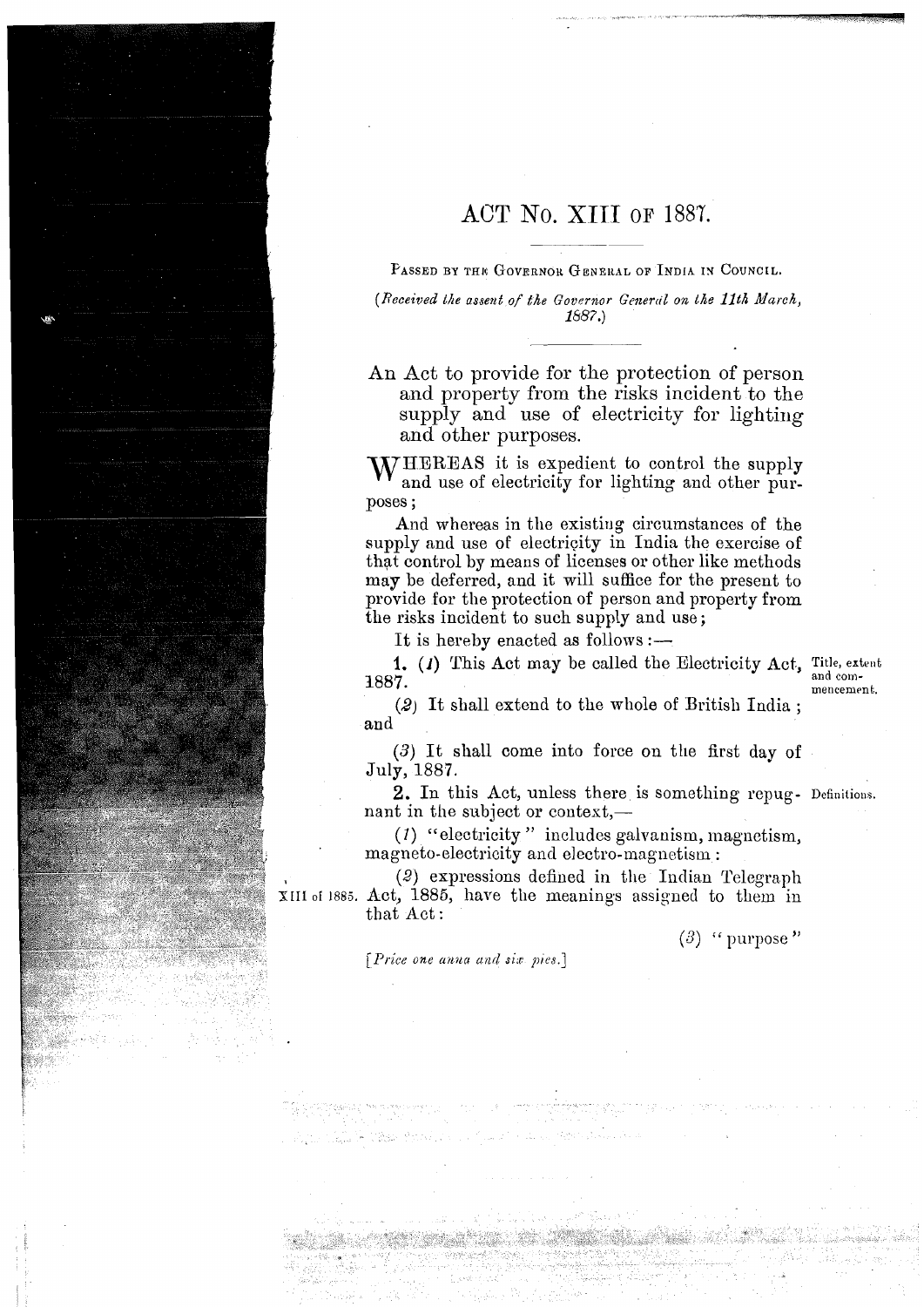## $Electivity.$

 $\sqrt{\text{ACT XIII}}$ 

(3) " purpose" includes any purpose except the transmission of a message : and

(4) " vessel" includes anything used for the conveyance by water of human beings or of property.

Notice of **3.** In either of the following cases, namely :-

- meanton to  $(a)$  if a person intends to undertake the business use electri-<br>use electricity of supplying electricity, or  $(b)$  if a parameter is true of supplying  $(c)$ .
	- (b) if a person intends to use electricity for any public purpose, or in any public place, or in any place where there is likelihood of the public being affected, or in a place in which one hundred or more persons are likely to be assembled, or in a place which is a factory within the meaning of the Indian Factories Act, 1881, XV of 1881

the person shall, one week at least before commencing the supply or use, give notice of his intention to the District Magistrate or, in a presidency-town, to the Commissioner of Police.

Power to 4. (1) The Governor General in Council may make rules. make such rules as he thinks expedient-

- (a) for the protection of person and property from injury by reason of contact with, or the proximity of, appliances or apparatus used in the generation or supply of electricity, and
- *(b)* for preventing telegraph-lines from being inj uriously affected by any of those appliances or apparatus.

(2) The rules may, among other matters, authorise, or empower a Local Government or other authority to authorise, any officer, either by name or in virtue of his office, to enter, inspect and examine any place, carriage or vessel in which the officer has reason to believe any such appliances or apparatus to be.

(3) Any rules made in pursuance of this section shall be deemed to be within the powers conferred by this section on the Governor General in Council, and shall be of the same force as if enacted by this Act.

*(4)* 'l'ho

intention to

 $\frac{C}{\epsilon}$